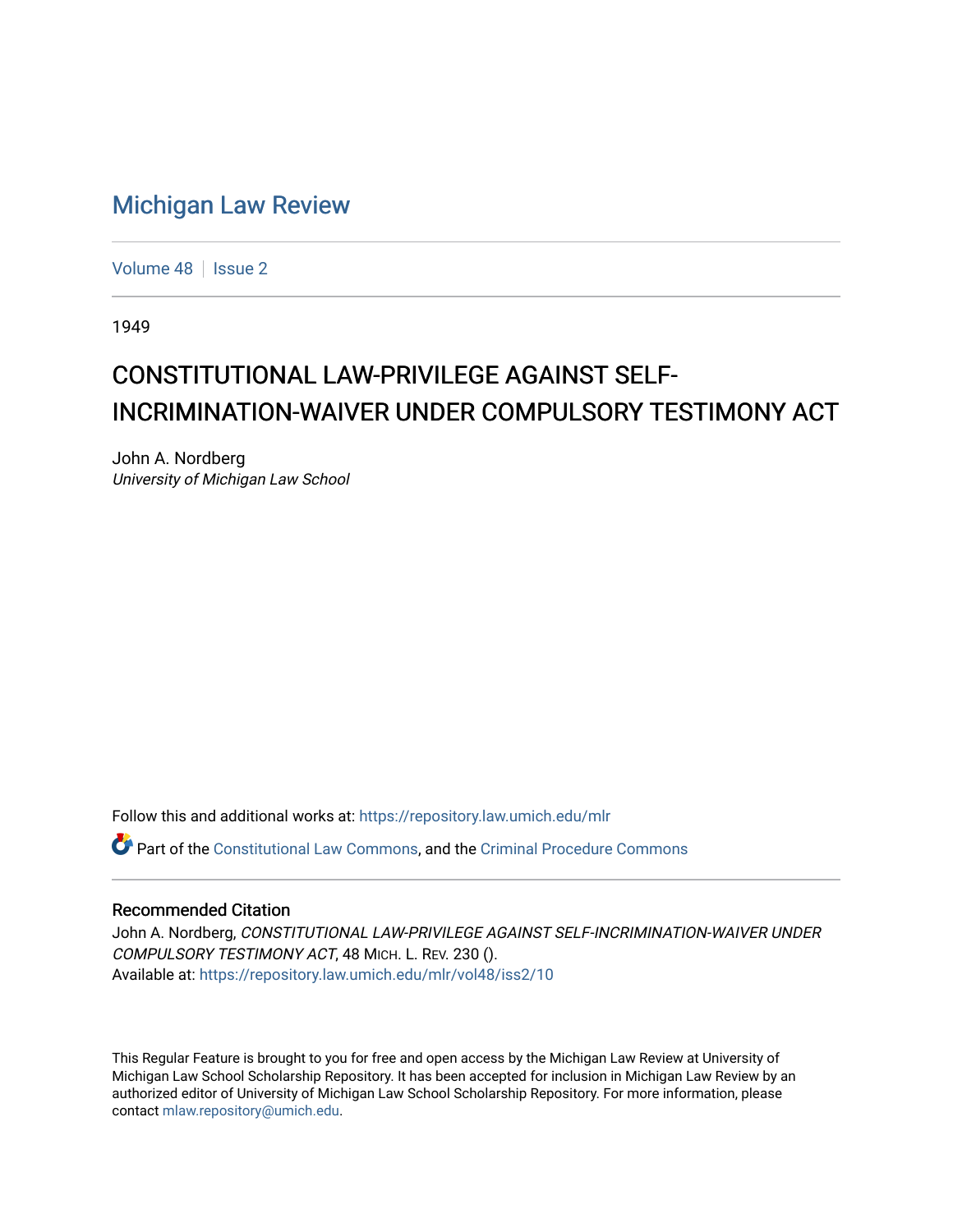CoNSTITUTIONAL LAw-PRIVILBGE AGAINST SELF-lNCRIMINATION-W AIVER UNDER CoMPULSORY TESTIMONY ACT-Smith, sole owner and officer of a clothing corporation, appeared before an OPA examiner in response to a subpoena to produce the corporate books. Under the Emergency Price Control Act<sup>1</sup> these records were required to be kept and preserved. Smith said that the records were "destroyed, lost, or misplaced.'' Then, on claiming privilege against self-incrimination, he testified as to activities of the corporation and contents of the absent records. During the interrogation Smith made a long statement in partial summation of his testimony. When he finished, he was asked, ''This is a voluntary

1 56 Stat. L. 23, §202(b) (1942); 50 U.S.C. (1944) §922.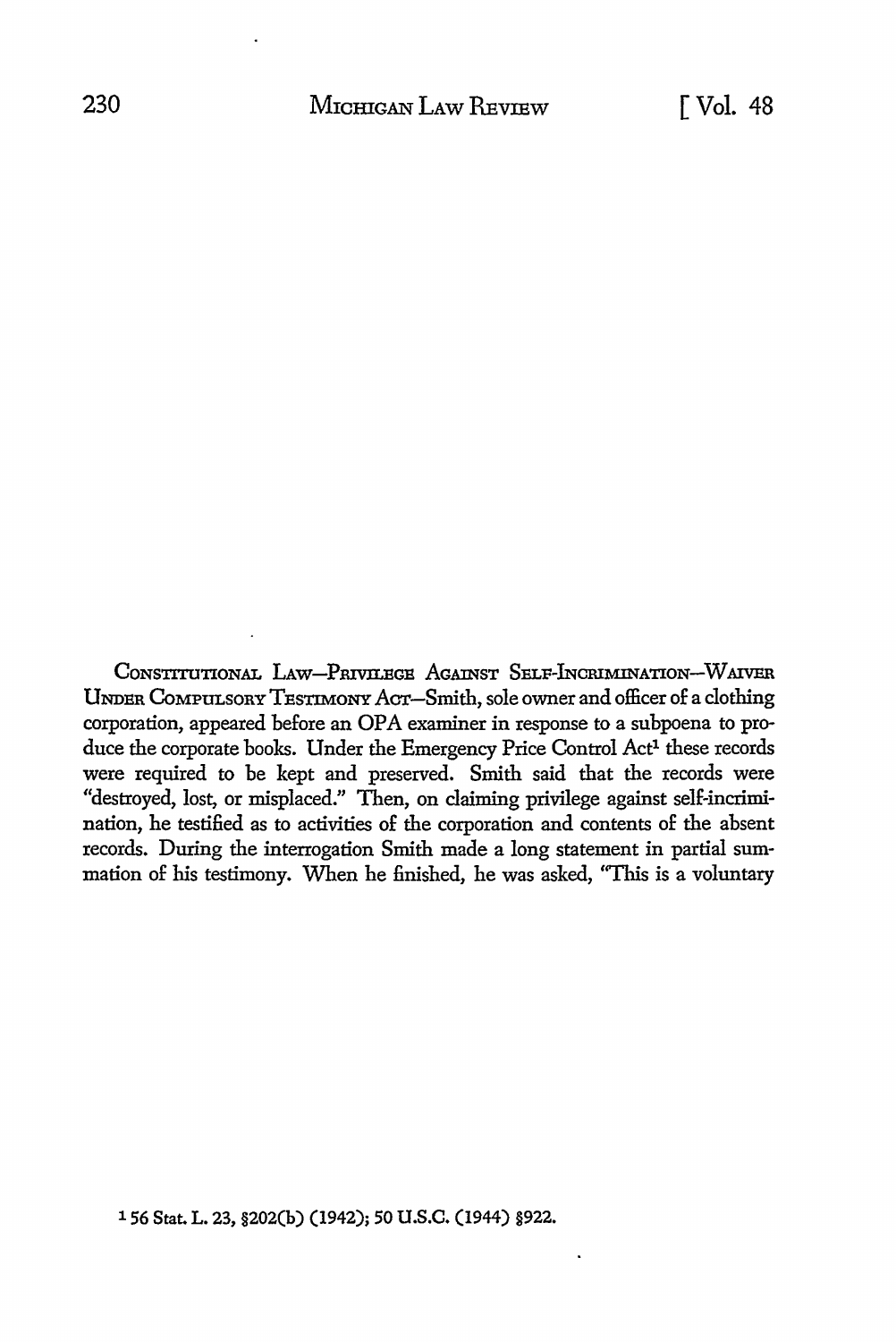statement. You do not claim immunity with respect to that statement'?" He answered, "No." Smith was later convicted of conspiracy to violate the EPCA by intentionally misusing priority ratings. On appeal, there was a partial reversal on the ground that under the Compulsory Testimony Act<sup>2</sup> Smith had obtained immunity from prosecution to that portion of his testimony to which he had claimed his privilege, but not to that portion to which there was an express waiver.3 On certiorari, *held,* reversed. It was not shown whether the "no" applied to the examiner's first or second statement, and no effort was made to clarify its meaning. In view of the specific claim of privilege, the equivocal "no" did not constitute a waiver of his privilege against self-incrimination, and therefore, by his testimony, Smith gained full immunity from prosecution. Smith v. United *States,* 337 U.S. 137, 69 S.Ct. 1000 (1949).

Constitutional provisions against self-incrimination regardless of the wording4 are construed to give the privilege to an individual of not incriminating himself<sup>5</sup> in his own trial or any future trial<sup>6</sup> by oral testimony or forced production of records.7 However, in opposition to this protection of the individual is the necessity of having witnesses in order to get at the facts in a case. By judicial construction this privilege does not apply *to* corporations8 or to those records that are required by law to be kept. $9$  Also, as governmental regulative functions

 $256$  Stat. L. 23,  $202(g)$  (1942): "No person shall be excused from complying with any requirements under this section because of his privilege against self-incrimination, but the immunity provisions of the Compulsory Testimony Act of  $\dots$  1893  $\dots$ shall apply with respect to any individual who specifically claims such privilege." Compulsory Testimony Act of 1893, 27 Stat. L. 443, c. 83, 49 U.S.C. (1937) §46: "No person shall be excused from ... testifying or from producing books .... But no person shall be prosecuted ... on account of any transaction, matter, or thing concerning which be may testify or produce  $evidence \ldots$  before said commission or in obedience to its subpoena $\ldots$ ."

s United States v. Daisart (C.C.A. 2d, 1948) 169 F (2d) 856 at 861.

<sup>4</sup>U.S. Const., Amendment V: ''No person ••• shall be compelled in any criminal case to be a witness against himself ...." This provision does not apply to the states. Twining v. New Jersey, 211 U.S. 78, 29 S.Ct. 14 (1908).

<sup>5</sup> Boyd v. United States, 116 U.S. 616, 6 S.Ct. 524 (1885) extends this privilege to quasi-criminal proceedings as well.

6 Counselman v. Hitchcock, 142 U.S. 547, 12 S.Ct. 195 (1892); 8 W1cMoRE, EVI-DENCE, §2252 at p. 324 (1940); Corwin, "The Supreme Court's Construction of the Self-Incrimination Clause," 29 MICH. L. REV. 1 (1930).

7 See footnote 5, supra. State v. Davis, 108 Mo. 666, 18 S.W. 894 (1892); Holt v. United States, 218 U.S. 245, 31 S.Ct. 2 (1910); 8 W1cMORE, EVIDENCE §2264 (1940). Contra: Smith v. State, 247 Ala. 354, 24 S. (2d) 546 (1946). See 97 UNIV. PA. L. REv. 441 (1949) for a list of cases on which types of testimony are covered by this privilege. For the history and present policy considerations of the privilege, see 8 WIGMORE, EVI-DENCE, §§2250, 2251 (1940); 49 YALE L. J. 1059 (1940).

8 Wilson v. United States, 221 U.S. 361, 31 S.Ct. 538 (1911); Essgee Co. of China v. United States, 262 U.S. 151, 43 S.Ct. 514 (1923). The custodian of corporate records cannot refuse to produce them although they will incriminate him as well. Okla. Press Pub. Co. v. Walling, 327 U.S. 186, 66 S.Ct. 494 (1946).

<sup>9</sup>Dicta in Wilson v. United States, supra, note 8, led to Shapiro v. United States, 335 U.S. 1, 68 S.Ct. 1375 (1947). See also 8 WIGMORB, EVIDENCE,  $$2259(c)$  (1940). The privilege extends to aliens. United States v. Brooks (D.C. Mich. 1922) 284 F. 908.